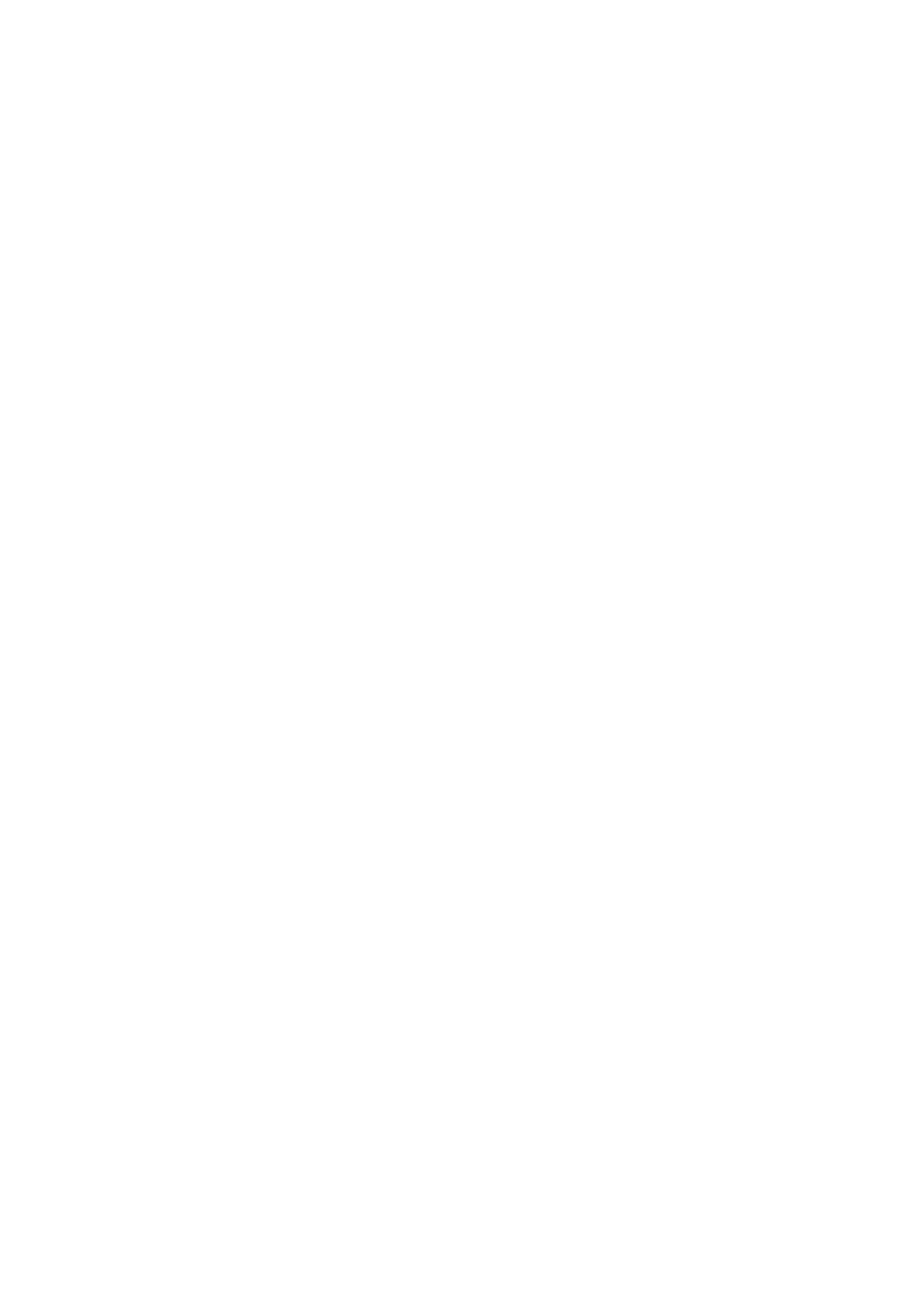# CONTENT

| 1.1<br>2<br>3<br>3.1<br>3.2<br>3.3<br>4.1 |  |
|-------------------------------------------|--|
|                                           |  |
|                                           |  |
|                                           |  |
|                                           |  |
|                                           |  |
|                                           |  |
|                                           |  |
|                                           |  |
| 4.2                                       |  |
| 5                                         |  |
| 5.1                                       |  |
|                                           |  |
| 5.2.1                                     |  |
|                                           |  |
| 5.2.3                                     |  |
| 5.2.4                                     |  |
|                                           |  |
| 5.2.5                                     |  |
| 6                                         |  |
| 7                                         |  |
| 8                                         |  |
| 9                                         |  |
|                                           |  |

 $\begin{array}{c} \hline \end{array}$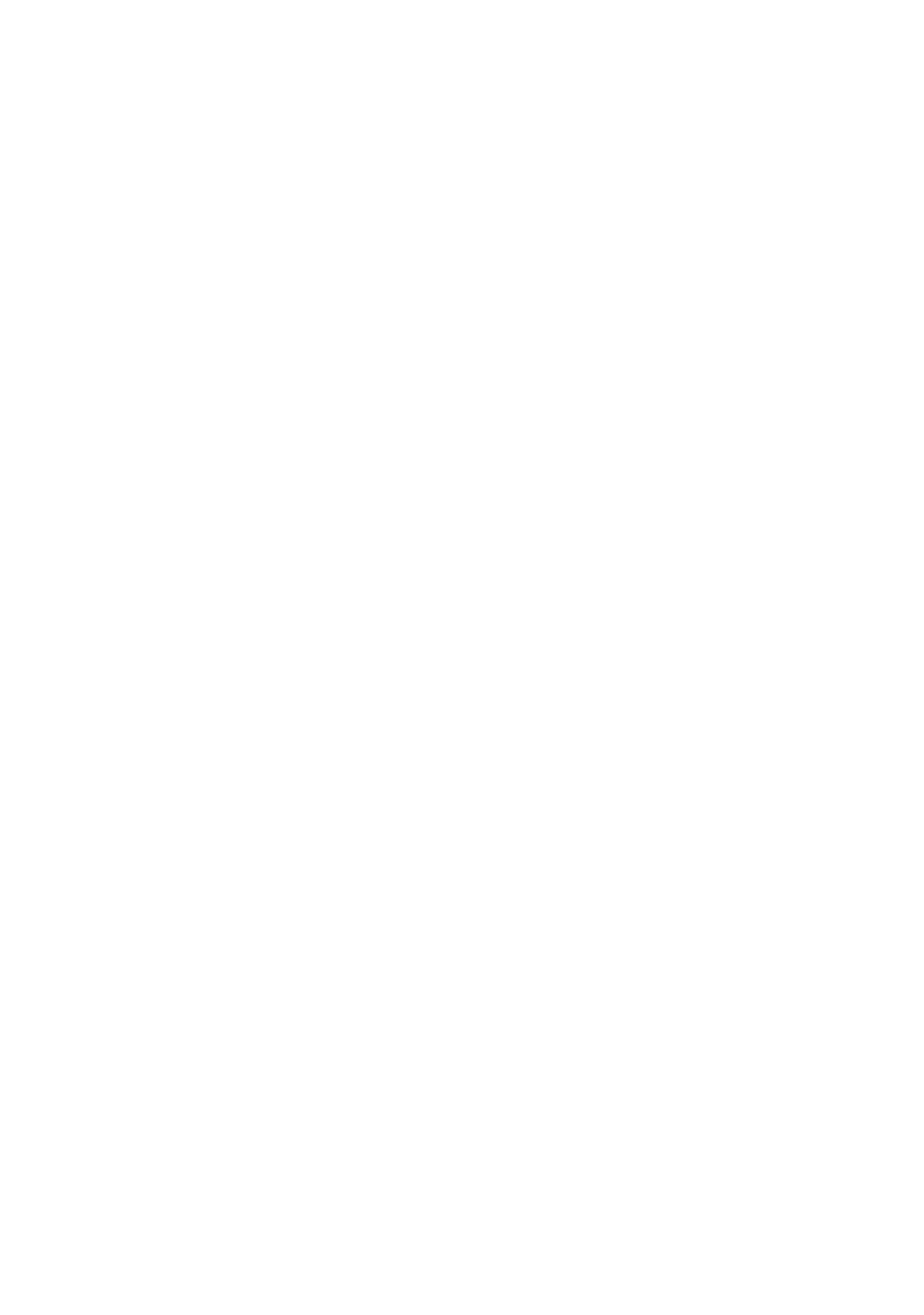# <span id="page-4-0"></span>**1 Safety Instructions**

### **1.1 General Safety Instructions**

- 1. Read the safety instructions and the operating instructions before using the instrument.
- 2. Pay attention to all the safety warnings.
- 3. Keep electronic parts of the device away from water or high moisture areas.
- 4. Keep the device away from dust, sand and dirt.
- 5. Always ensure there is sufficient ventilation.
- 6. Do not put the device anywhere near sources of heat.
- 7. Connect the device only to the power source indicated in the operating instructions or on the device.
- 8. Clean the device only according to the manufacturer's recommendations.
- 9. Ensure that no liquids or other foreign bodies can find their way inside the device.
- 10. The device should only be repaired by qualified personnel.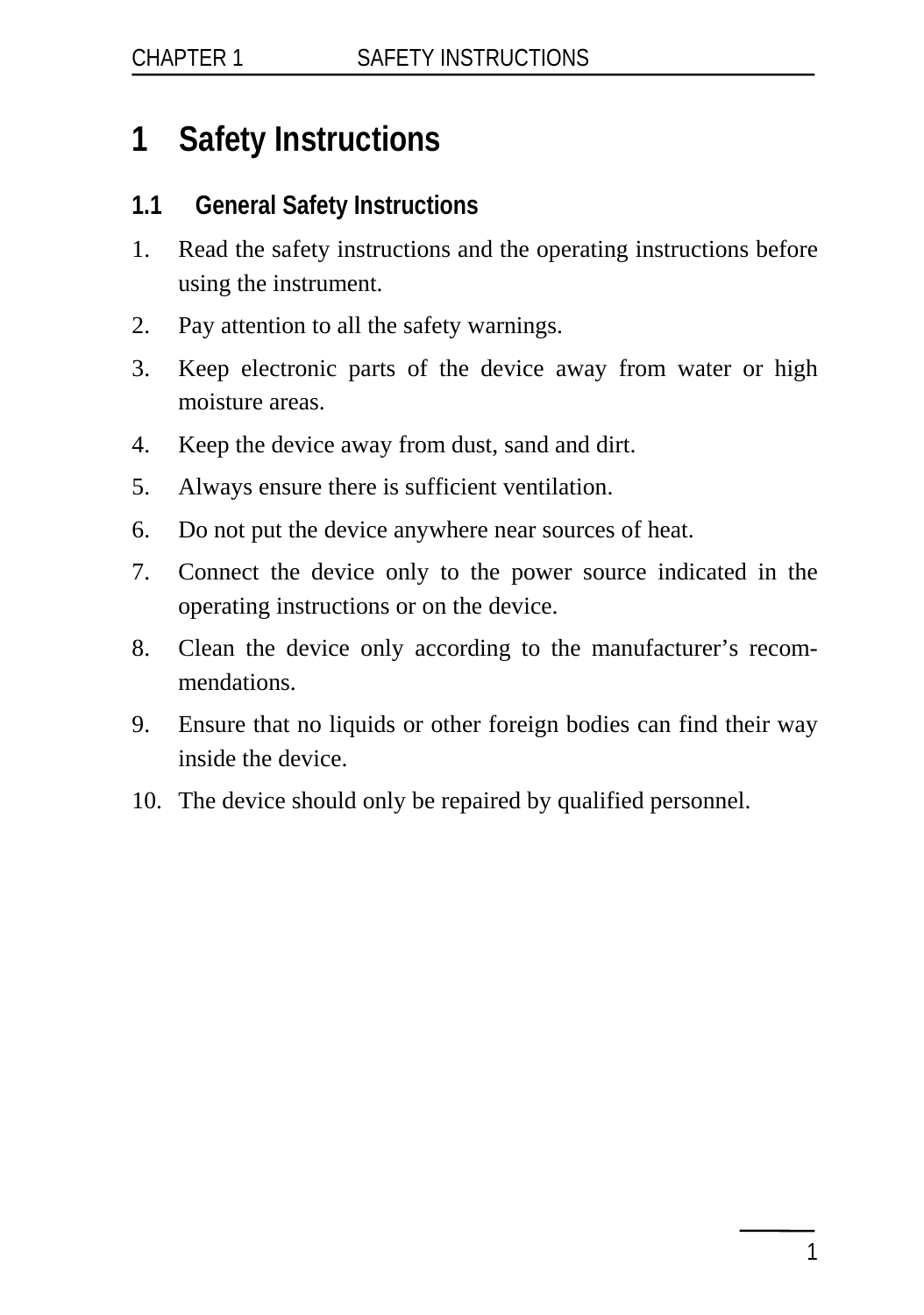# <span id="page-5-0"></span>**2 Introduction**

The Spherical Micro Quantum Sensor US-SQS is designed to measure photosynthetically active radiation (PAR) in suspension cuvettes, and specifically the photosynthetic photon fluence rate (PPFR, *see* chapter 7). The sensor consists of a 3.7 mm  $\emptyset$  highly scattering plastic sphere, which detects light from all directions. It is connected to a 2 mm Ø plastic fiber, which guides the light to a blue enhanced silicon photodiode equipped with a special filter set for the selection of photosynthetically active radiation between 380 nm and 710 nm.

The US-SQS/L basic sensor comes with a 3 m coaxial cable and a BNC connector. It is connectable to any data logger with micro-Ampere current measuring function. WALZ offers the ULM-500 (Universal Light Meter 500) for data acquisition.

In conjunction with various mechanical and electrical accessories the US-SQS is suitable for different applications and instruments.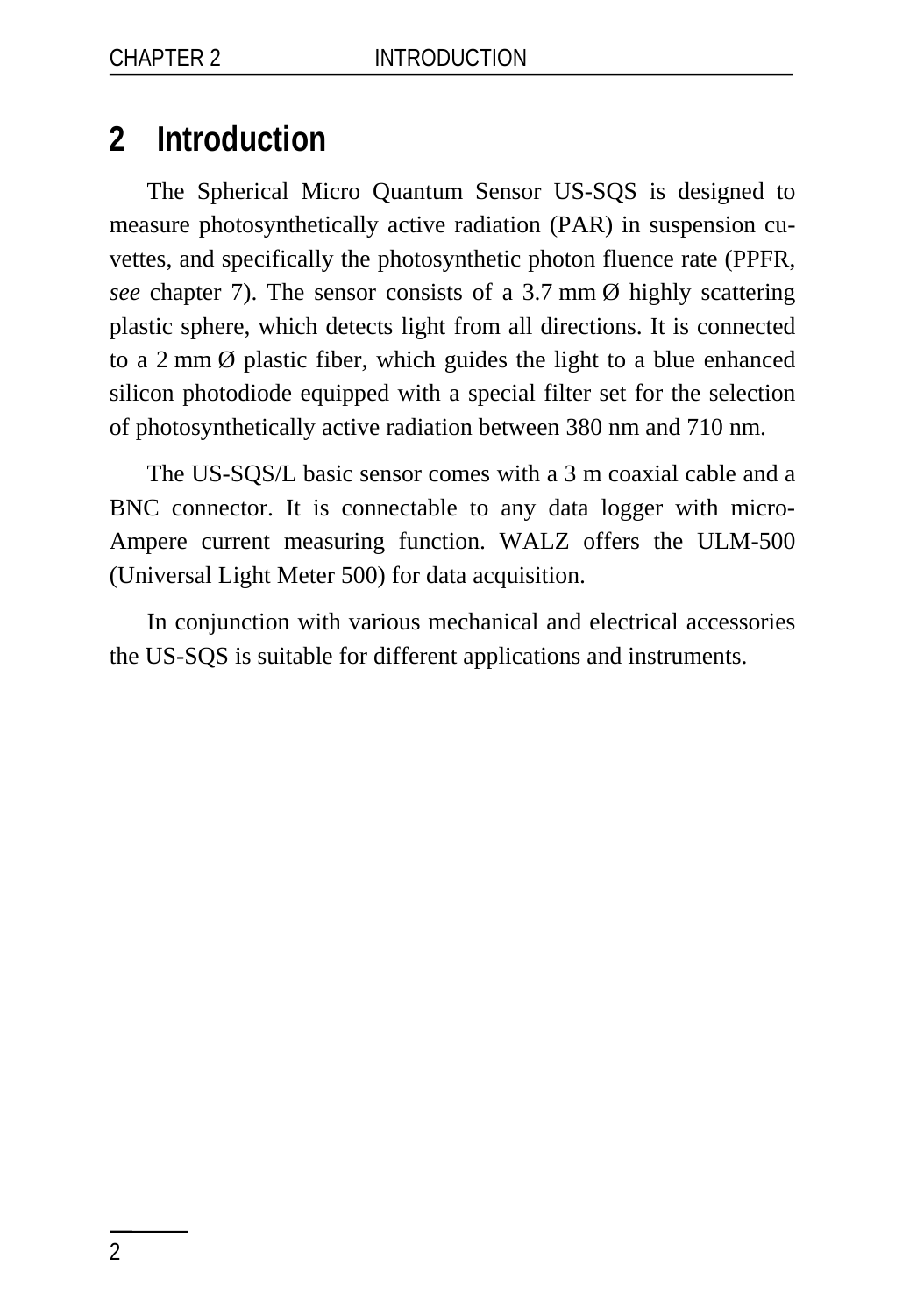# <span id="page-6-0"></span>**3 Sensor Characterization**

## **3.1 Spectral Response**

Figure 1a shows the typical response between 350 nm and 1100 nm of an US-SQS sensor. The solid line shows the ideal response of a photon fluence sensor for photosynthetically active radiation (PAR, defined for the 400-700 nm wavelength range; for definitions see chapter 7). For comparison Figure 1b, shows the absolute response to energy fluence rate from 350-750 nm.



**Fig. 1a:** Absolute spectral sensitivity for Photon Fluence Rate



**Fig. 1b:** Absolute spectral sensitivity for Energy Fluence Rate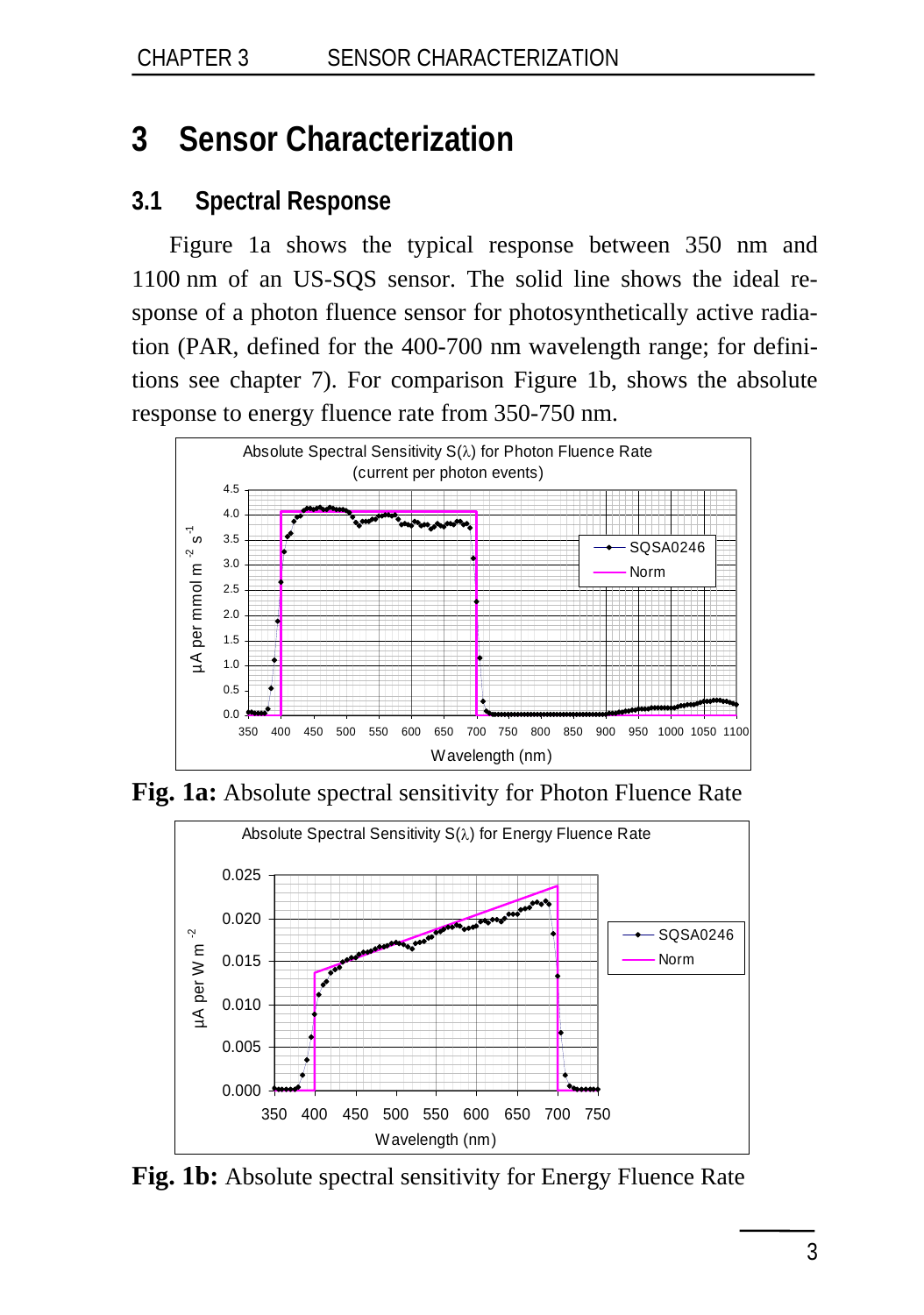### <span id="page-7-0"></span>**3.2 Angular Response**

The US-SQS sensor uses a plastic diffuser to obtain an angular response error of less than  $\pm$  5 % (-100 $^{\circ}$ ...100 $^{\circ}$  angle).

Figure 2 shows a typical angular response curve.



**Fig. 2:** Angular response

### **3.3 Immersion Effect**

Because of the different refraction indices of air and water, the calibration constant of the US-SQS in water differs from that in air. This phenomenon is known as the immersion effect. The air/water ratio of the calibration constant is equal to the sensor output in air divided by the sensor output in water for the same radiation.

The immersion effect correction factor was determined experimentally according to Roemer and Hoagland (1976).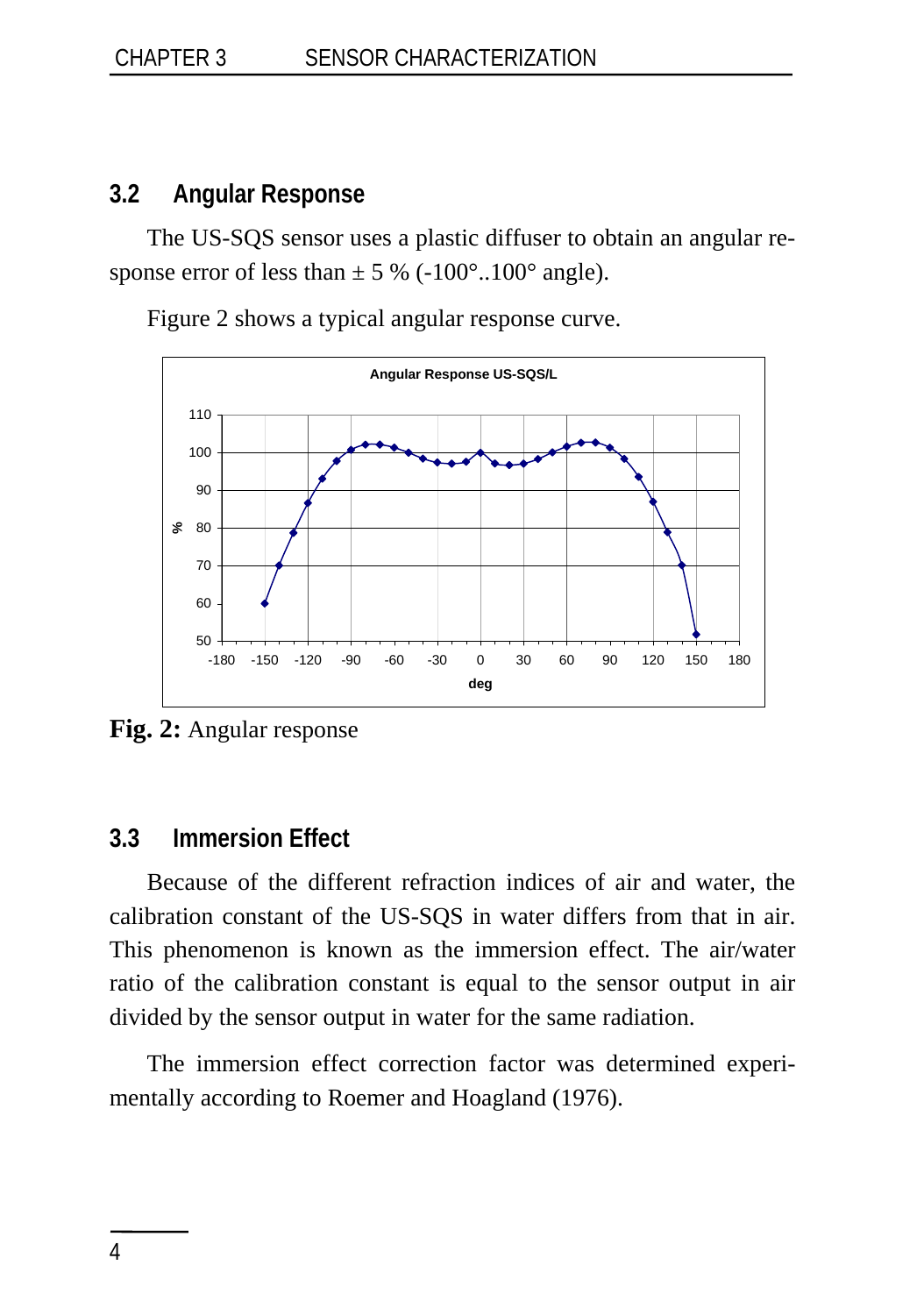#### CHAPTER 3 SENSOR CHARACTERIZATION

A collimated beam was directed perpendicularly upon the sensor. The response of the sensor was recorded in air and in distilled water at discrete water depths.

The response in water relative to the response in air in dependence of depth was fitted with a least squares regression line and extrapolated to a depth of 0 mm (see Fig. 3).



**Fig. 3:** Determination of immersion factor

The obtained relative response for zero depth was corrected for 2% radiation loss at the air-water interface. The reciprocal of the obtained value results in the immersion correction factor given in the calibration certificate. For example for the regression line shown in Fig. 3 the immersion correction factor is 1.75.

For more information on the dependence of the immersion factor on the refraction index *see* Austin (1976) and the refraction index of the sea water, *see* Austin and Halikas (1976).

The immersion factor in the calibration certificate is given for distilled water.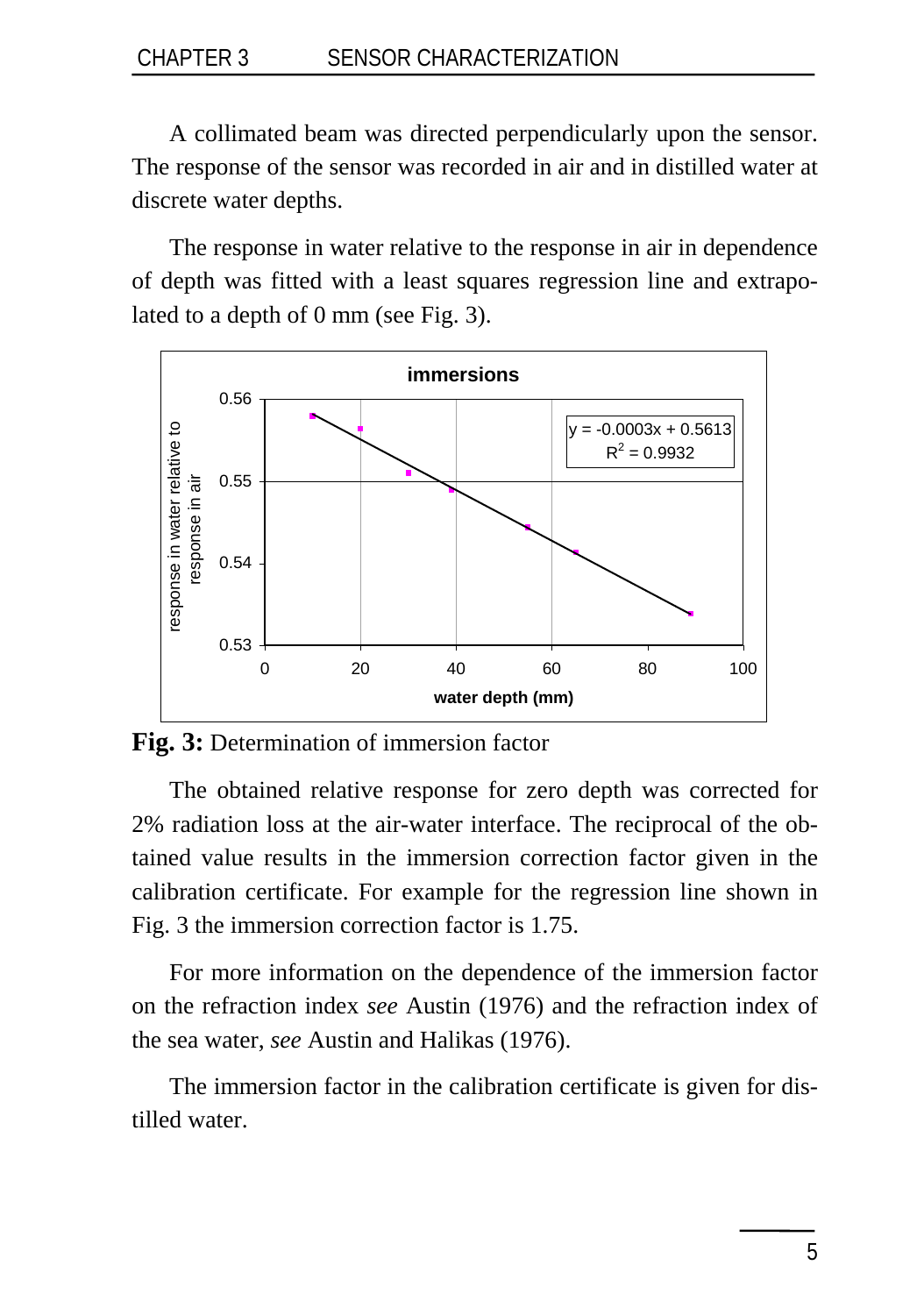# <span id="page-9-0"></span>**4 Calibration**

#### **4.1 Calibration Procedure**

US-SQS sensors are calibrated using a LI-COR working standard calibration lamp. The LI-COR standard lamp has been calibrated against a reference standard lamp traceable to the National Institute of Standards and Technology USA (NIST). The lamp is a 200 W tungsten halogen lamp operated at a color temperature of 3150° Kelvin. The lamp is mounted in a LI-COR optical radiation calibrator Model 1800-02. Calibration accuracy of the optical radiation calibrator is  $\pm 4$ % from 350-1000 nm.

Spectral sensitivity is calibrated using a Bentham TMc300F Monochromator system and a reference diode. The reference diode is calibrated against a standard diode traceable to the NIST. Accuracy from 380 - 900 nm is  $\pm$  5 %.

The calibration constant given in the calibration sheet, takes into account the spectral difference between the calibration lamp and natural sun light. The spectrum used for natural sun light is ASTM G-173- 03-global tilt (ISO 9845-1, 1992). As a result the reading for the PPFR value is most accurate in natural sun light.

#### **4.2 Calibration Certificate**

Every US-SQS is accompanied by a certificate. Figure 4 shows a typical certificate of calibration.

The Calibration Multiplier given in the certificate is the value that needs to be entered into the ULM-500 for the direct reading of PPFR values in calibrated units:  $\mu$ mol m<sup>-2</sup> s<sup>-1</sup>.

There are two Calibration Multipliers given, one for the usage in air, the other for the usage in water.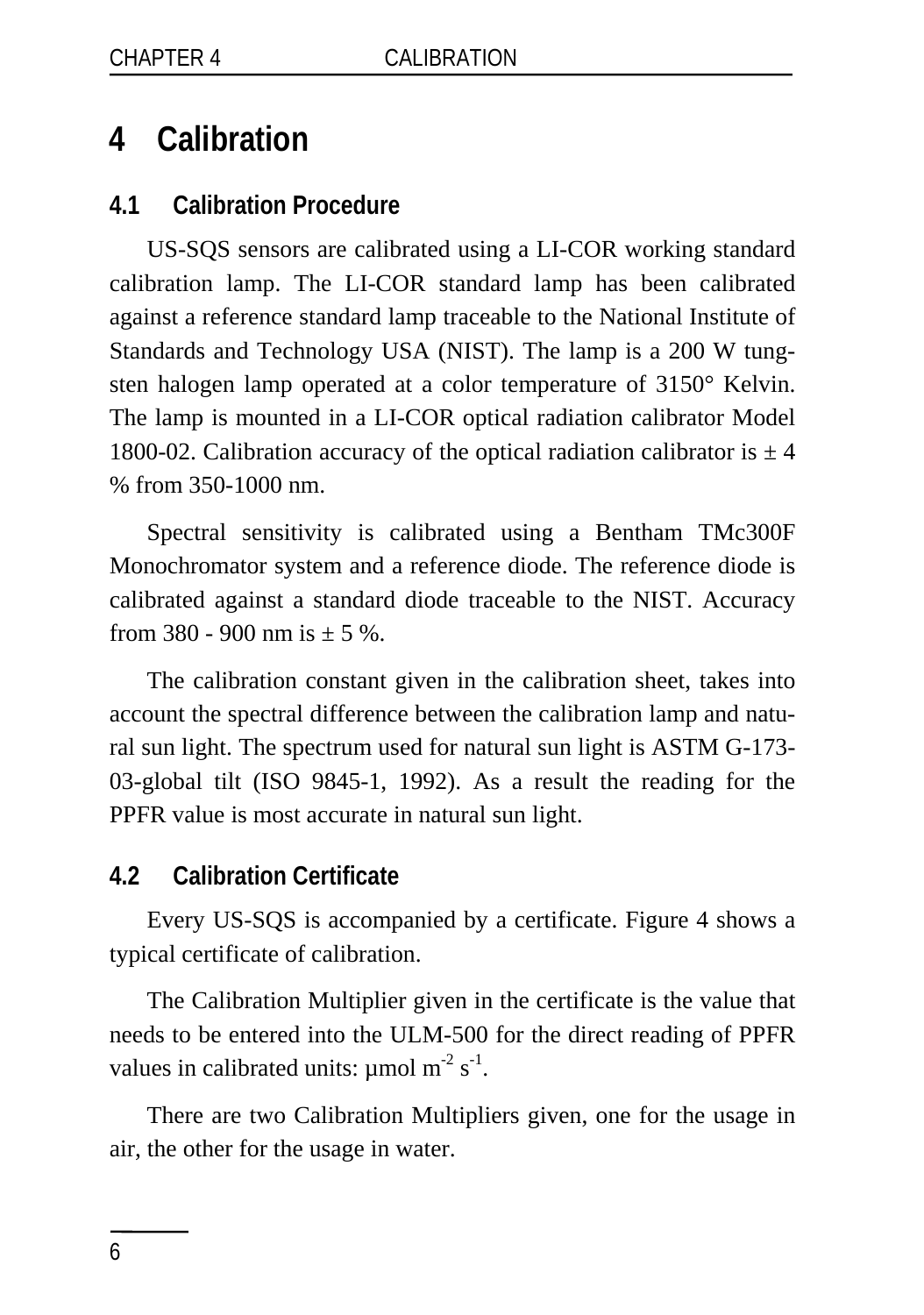# **CERTIFICATE OF CALIBRATION**

| <b>Sensor Type</b>                    | US-SQS/L        |                                                            |
|---------------------------------------|-----------------|------------------------------------------------------------|
| <b>Serial Number</b>                  | <b>SQSA0246</b> |                                                            |
| Order Number                          | A07-00382       |                                                            |
|                                       |                 |                                                            |
| <b>Calibration Constant AIR:</b>      | 4.06            | $\mu$ A per 1000 umol m <sup>-2</sup> s <sup>-1</sup>      |
| <b>Calibration Multiplier AIR:</b>    | $-246.02$       | umol $m^{-2}$ s <sup>-1</sup> per $\mu$ A                  |
|                                       |                 |                                                            |
| Calibration Const. WATER (aq. dest.): | 2.39            | $\mu$ A per 1000 $\mu$ mol m <sup>-2</sup> s <sup>-1</sup> |
| Calibration Mult. WATER (aq. dest.):  | $-418.23$       | umol $m^{-2}$ s <sup>-1</sup> per uA                       |



#### **Calibration References**

| Immersion Factor (aqua dest.)    | 1.7                   |                                           |
|----------------------------------|-----------------------|-------------------------------------------|
| Calibration Lamp                 | ORL1202               |                                           |
| PPFD of CAL-lamp                 | 213.5                 | $\mu$ mol m <sup>-2</sup> s <sup>-1</sup> |
| Monochromator<br>Serial Number   | <b>TMc300</b><br>6055 |                                           |
| Reference Diode<br>Serial Number | MD-37SiUV33<br>4737   |                                           |
| Date of Calibration              | 15.10.07              |                                           |

By

**Alfred Dauer** 

Please consult the instruction manual for further information on the calibration constant and calibration multiplier. Recalibration is recommended every two years.

### **Fig. 4a:** First page of a typical calibration certificate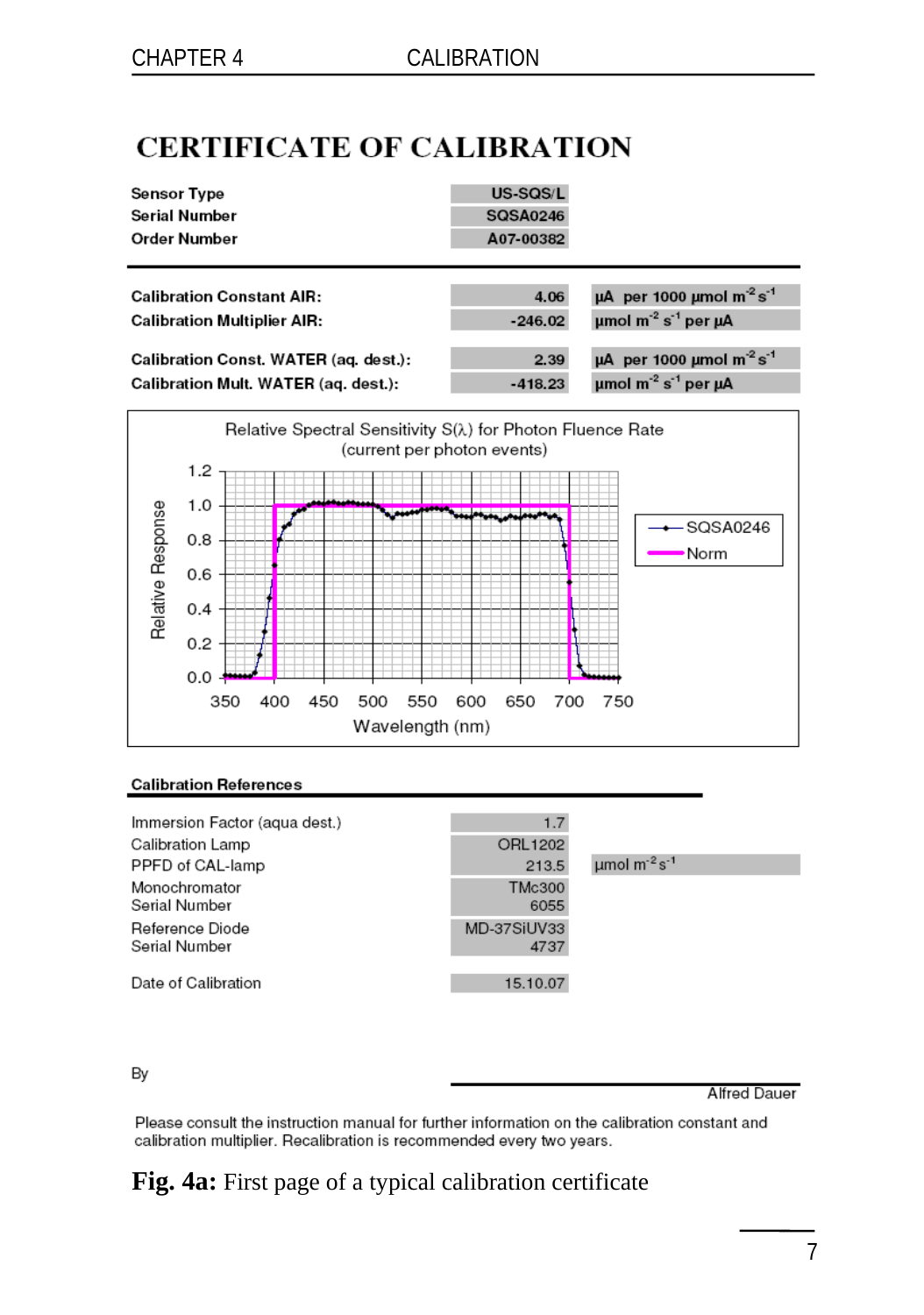# **Numerical Values of Spectral Sensitivity**

| (nm)       | µA/(mmolm <sup>-e</sup> s'') |            | (nm) µA/(mmolm <sup>-s</sup> s') |
|------------|------------------------------|------------|----------------------------------|
| 350        | 7.24E-02                     |            |                                  |
| 355        | 6.21E-02                     | 730        | 2.42E-02                         |
| 360        | 5.41E-02                     | 735        | 1.85E-02                         |
| 365        | 4.78E-02                     | 740        | 1.43E-02                         |
| 370        | 4.23E-02                     | 745        | 1.39E-02                         |
| 375        | 4.26E-02                     | 750        | 1.53E-02                         |
| 380        | 1.30E-01                     | 755        | 1.69E-02                         |
| 385        | 5.46E-01                     | 760        | 1.82E-02                         |
| 390        | 1.09E+00                     | 765        | 1.89E-02                         |
| 395        |                              |            |                                  |
| 400        | 1.89E+00<br>2.66E+00         | 770<br>775 | 1.91E-02<br>1.89E-02             |
| 405        | $3.27E + 00$                 | 780        | 1.83E-02                         |
| 410        |                              | 785        | 1.77E-02                         |
|            | 3.56E+00                     |            |                                  |
| 415        | 3.63E+00                     | 790        | 1.74E-02                         |
| 420<br>425 | 3.87E+00                     | 795<br>800 | 1.74E-02                         |
| 430        | 3.95E+00                     |            | 1.76E-02                         |
| 435        | 3.99E+00<br>4.08E+00         | 805<br>810 | 1.80E-02<br>1.86E-02             |
| 440        |                              | 815        | 1.95E-02                         |
| 445        | 4.13E+00                     | 820        | 2.05E-02                         |
| 450        | 4.13E+00<br>4.11E+00         | 825        | 2.15E-02                         |
|            |                              |            |                                  |
| 455<br>460 | 4.14E+00<br>4.16E+00         | 830<br>835 | 2.23E-02<br>2.33E-02             |
| 465        |                              | 840        | 2.44F-02                         |
|            | $4.12E + 00$                 |            |                                  |
| 470        | 4.12E+00                     | 845        | 2.56E-02                         |
| 475        | 4.14E+00                     | 850        | 2.68E-02                         |
| 480        | 4.14E+00                     | 855        | 2.79E-02                         |
| 485        | 4.11E+00                     | 860        | 2.86E-02                         |
| 490        | 4.11E+00                     | 865        | 2.92E-02                         |
| 495        | $4.11E + 00$                 | 870        | 2.95E-02                         |
| 500        | 4.10E+00                     | 875        | 2.89E-02                         |
| 505        | 4.05E+00                     | 880        | 2.71E-02                         |
| 510        | 3.96E+00                     | 885        | 2.47E-02                         |
| 515        | 3.86E+00                     | 890        | 2.36E-02                         |
| 520        | 3.78E+00                     | 895        | 2.42E-02                         |
| 525        | 3.88E+00                     | 900        | 2.71E-02                         |
| 530        | 3.87E+00                     | 905        | 3.30E-02                         |
| 535        | 3,88E+00                     | 910        | 4.09E-02                         |
| 540        | 3.91E+00                     | 915        | 5.07E-02                         |
| 545        | 3.91E+00                     | 920        | 6.12E-02                         |
| 550        | 3.97E+00                     | 925        | 7.15E-02                         |
| 555        | 3.97E+00                     | 930        | 8.16E-02                         |
| 560        | 4.00E+00                     | 935        | 9.27E-02                         |
| 565        | 4.01E+00                     | 940        | 1.04E-01                         |
| 570        | 3.98E+00                     | 945        | 1.14E-01                         |
| 575        | 4.00E+00                     | 950        | 1.21E-01                         |
| 580        | 3.92E+00                     | 955        | 1.26E-01                         |
| 585        | 3.82E+00                     | 960        | 1.33E-01                         |
| 590        | 3.82E+00                     | 965        | 1.38E-01                         |
| 595        | 3.80E+00                     | 970        | 1.42E-01                         |
| 600        | 3.79E+00                     | 975        | 1.46E-01                         |
| 605        | 3.86E+00                     | 980        | 1.47E-01                         |
| 610        | 3.86E+00                     | 985        | 1.49E-01                         |
| 615        | 3.79E+00                     | 990        | 1.53E-01                         |
| 620        | 3.82E+00                     | 995        | 1.53E-01                         |
| 625        | 3.80E+00                     | 1000       | 1.53E-01                         |
| 630        | 3.72E+00                     | 1005       | 1.60E-01                         |
| 635        | 3.76E+00                     | 1010       | 1.74E-01                         |
| 640        | 3.83E+00                     | 1015       | 1.89E-01                         |
| 645        | 3.79E+00                     | 1020       | 2.00E-01                         |
| 650        | 3.77E+00                     | 1025       | 2.09E-01                         |
| 655        | 3.83E+00                     | 1030       | 2.18E-01                         |
| 660        | $3.83E + 00$                 | 1035       | 2.25E-01                         |
| 665        | $3.81E + 00$                 | 1040       | 2.41E-01                         |
| 670        | $3.87E + 00$                 | 1045       | 2.64E-01                         |
| 675        | 3.87E+00                     | 1050       | 2.75E-01                         |
| 680        | 3.80E+00                     | 1055       | 2.82E-01                         |
| 685        | 3.83E+00                     | 1060       | 2.88E-01                         |
| 690        | 3.74E+00                     | 1065       | 2.95E-01                         |
| 695        | 3.13E+00                     | 1070       | 2.97E-01                         |
| 700        | 2.26E+00                     | 1075       | 2.98E-01                         |
| 705        | 1.14E+00                     | 1080       | 2.91E-01                         |
| 710        | 2.92E-01                     | 1085       | 2.80E-01                         |
| 715        | 8.22E-02                     | 1090       | 2.63E-01                         |
| 720        | 4.14E-02                     | 1095       | 2.43E-01                         |
| 725        | 2.98E-02                     | 1100       | 2.13E-01                         |

**Fig. 4b:** Second page of a typical calibration certificate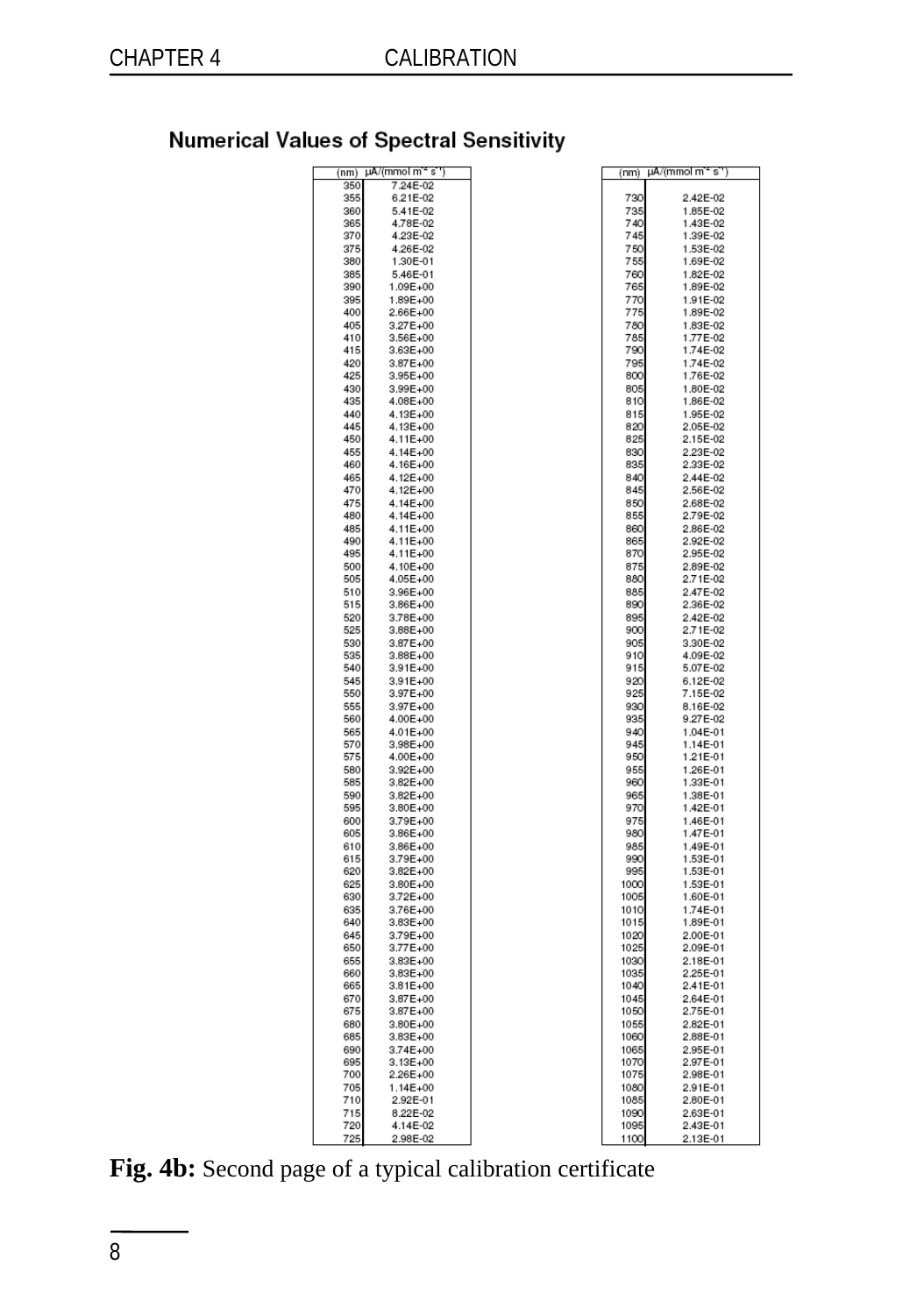For a particular light source with known spectrum, the accuracy of the reading can be increased by using the supplied information for the relative sensitivity  $(S(\lambda))$ .

For example for an LED light with a narrow spectrum peaking at 640 nm the correction can be done as follows: If the reading is 1000 umol  $m<sup>2</sup>$  s<sup>-1</sup> divide the reading by 0.93 (see graph in Fig. 4a) resulting in 1073  $\mu$ mol m<sup>-2</sup> s<sup>-1</sup>.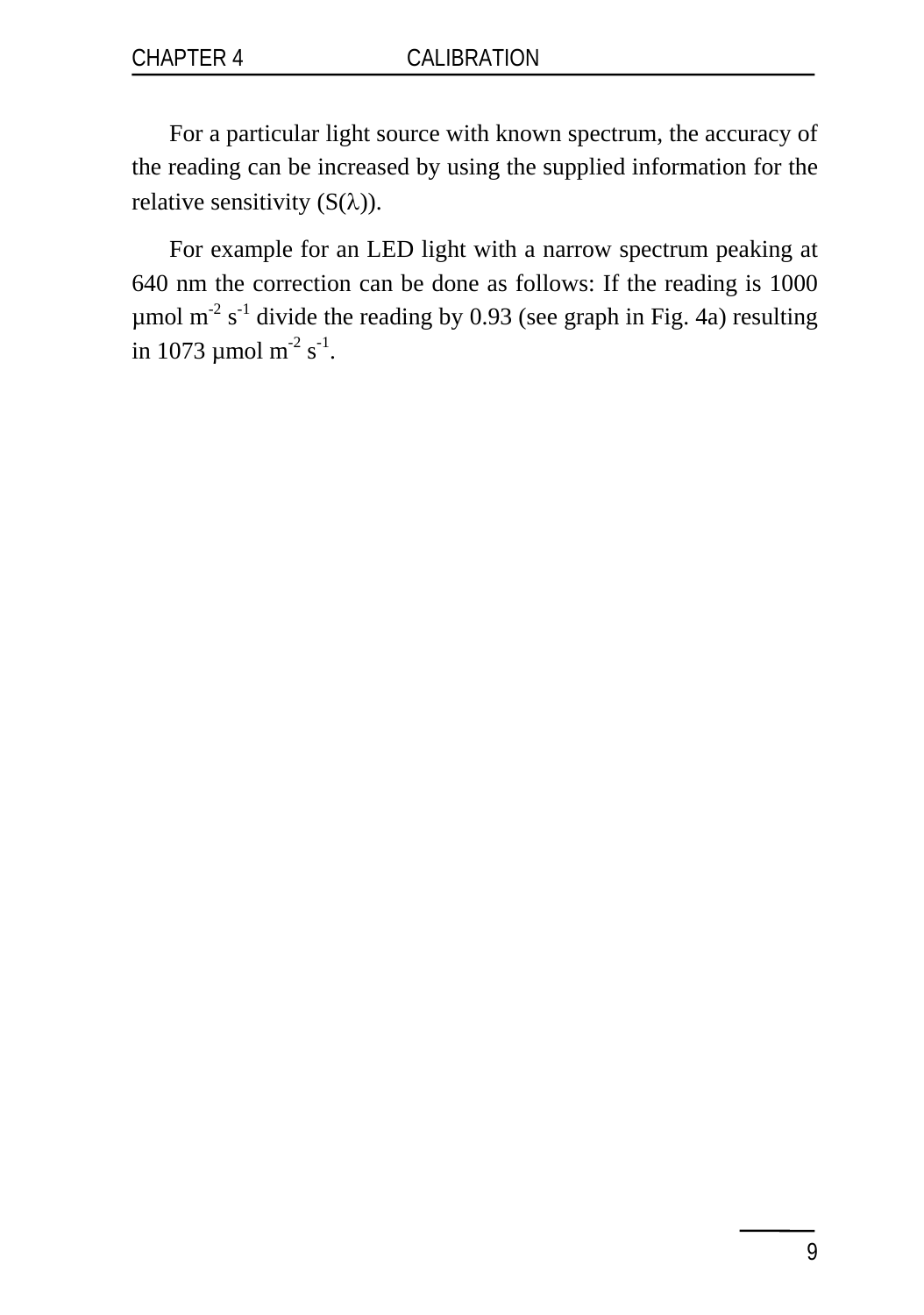# <span id="page-13-0"></span>**5 Making Measurements**

### **5.1 General Information**

Before you start the measurement, connect the sensor to your display or data-logging device and remove the clear acrylic protection shield. Make sure the calibration factor is entered correctly in the data logger, when using the US-SQS/L or US-SQS/IB (see below). The US-SQS/WB and the US-SQS/B come with an amplifier. The sensor specific calibration factor is set within this amplifier during manufacturing and can not be changed by the user (see below).

### **5.2 PAM Applications**

The basic sensor US-SQS/L can be combined with special amplifiers for different PAM instruments. For PAM applications with suspension cuvettes, we provide a version with an adjustable black hood.

## **5.2.1 US-SQS/L**



The US-SQS/L consists of the sensor with a 3 m cable and BNC connector. It can be connected to the ULM-500 or other data loggers.

## **5.2.2 US-SQS/IB**



The US-SQS/IB has an adjustable black hood. The ULM-500 or another external data logger is required. The US-SQS/IB is recommended for the use with a PAM-100 or XE-PAM.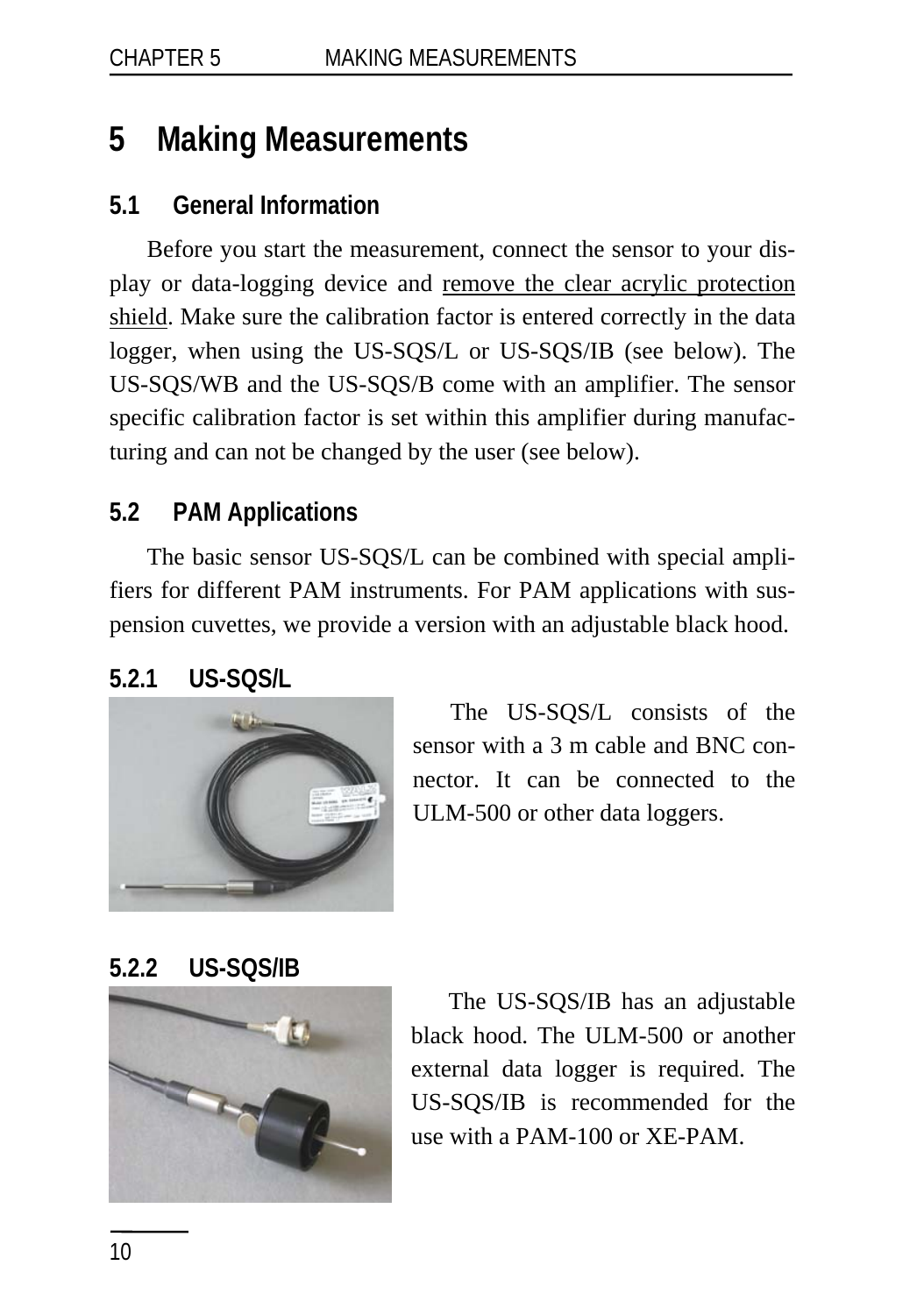#### <span id="page-14-0"></span>**5.2.3 US-SQS/WB**



The US-SQS/WB has a hood and an amplifier box. With this amplifier box the light sensor can be connected to several PAM instruments. Technically the connection for the US-SQS/WB is the same as for the leafclip holder 2030-B. In particular the

possible connections are:

PAM Control Unit of WATER-PAM (Aux Input), PDA-100 of PAM-100 or XE-PAM (Aux Input), Dual-PAM-100 (AUX), ULM-500 (AUX)

but also:

PAM-2100 (Leaf Clip), Mini-PAM (Leaf Clip)

The amplifier of the US-SQS/WB is adjusted to the particular calibration factor of the sensor for the use in water. Therefore the displayed values are only correct, if the sensor is submersed in water. This is always the case, no matter whether the sensor is connected to a PAM-Control Unit or Mini-PAM.

The displayed value is 0 to 20 000 µmol  $m<sup>2</sup> s<sup>-1</sup>$  PAR, if the switch is set to x1. The setting x10 amplifies the signal and displayed value ten-fold and can only be used for low light intensities (0...100 µmol  $m<sup>-2</sup>$  s<sup>-1</sup>). Above 100 µmol m<sup>-2</sup> s<sup>-1</sup> the setting x10 leads to erratic data readings.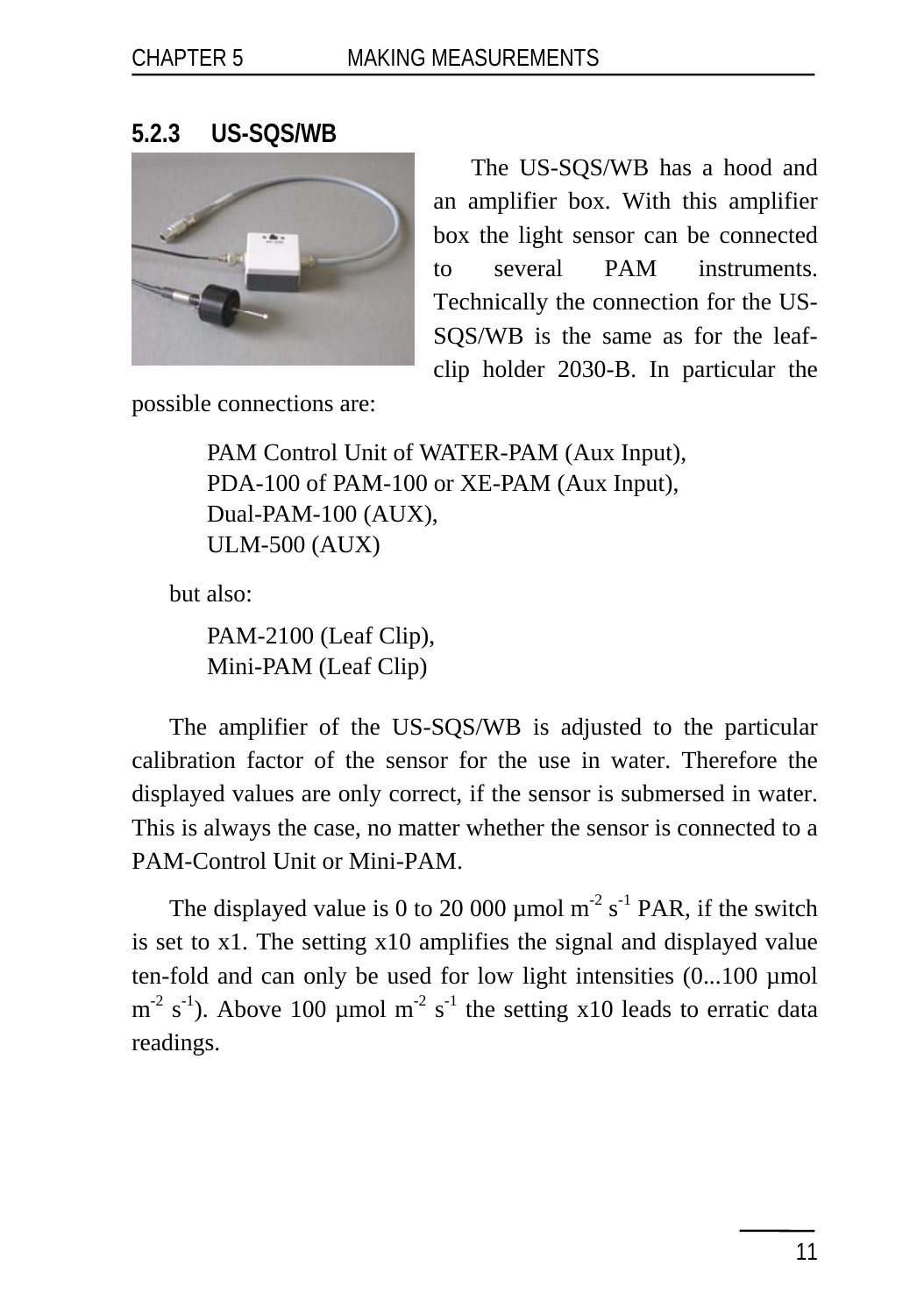### <span id="page-15-0"></span>**5.2.4 US-SQS/B**



The US-SQS/B has a hood and an amplifier box, which contains a battery.

It can be connected to the Phytoplankton Analyzer PHYTO-PAM. The US-SQS/B connects to the

AUX-INPUT port on the front side of the Power-and-Control-Unit.

The amplifier of the US-SQS/B is adjusted to the particular calibration factor of the sensor for the use in water. Displayed values are only correct, if the sensor is submersed in water.

# **5.2.4.1 Exchanging Battery**



For exchanging the battery, unscrew all four screws at the top of the amplifier-housing. Take out the battery. Exchange it and put everything

back together.

## **5.2.5 Black Hood for Suspension Cuvettes**



The adjustable black hood for suspension cuvettes has two configurations: with or without inner ring. With inner ring, it fits the Emitter-Detector Unit PHYTO-ED for round cuvettes.

Without inner ring, it fits the Optical Unit for Suspensions ED-101US/MD for squared cuvettes.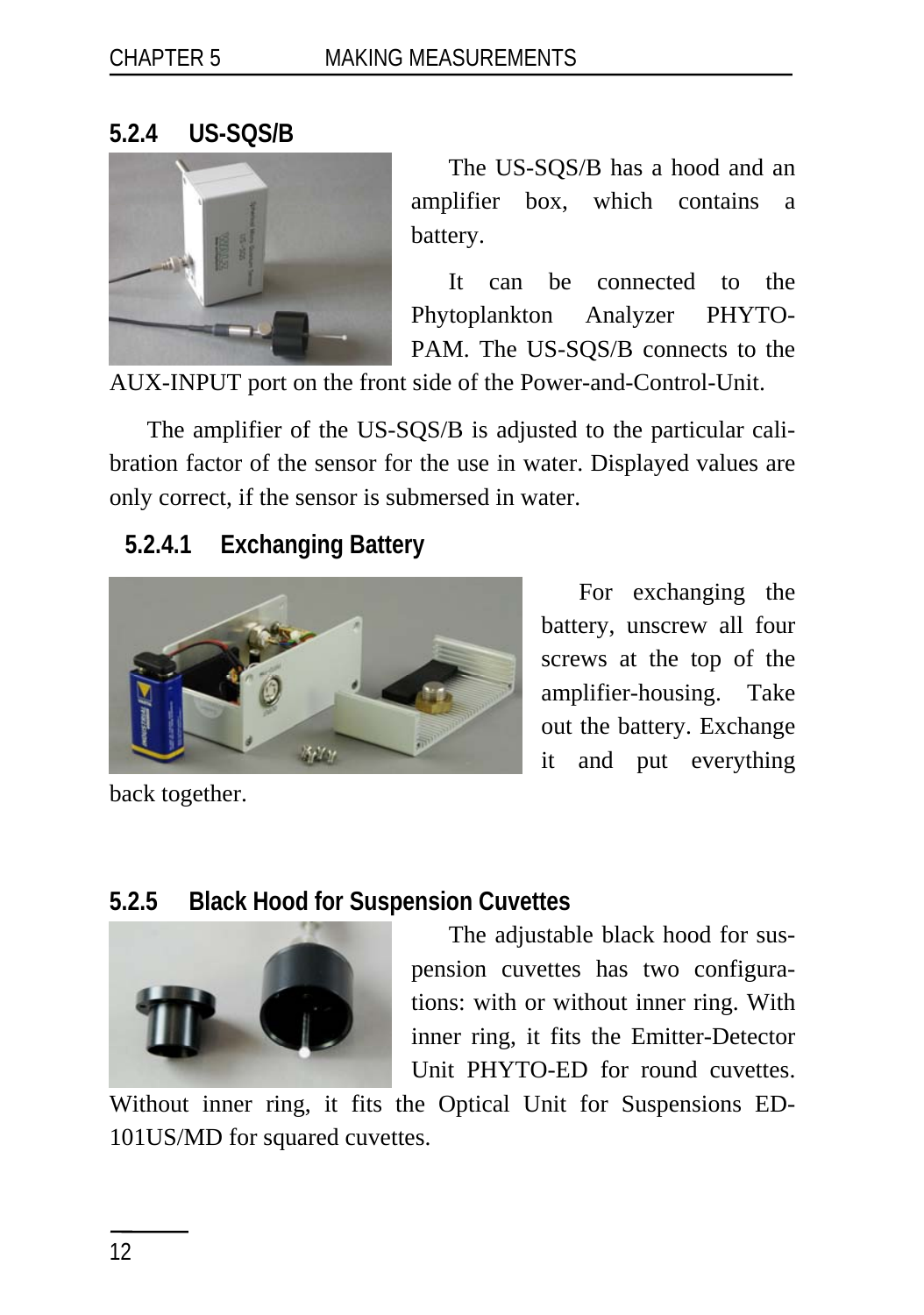<span id="page-16-0"></span>

To remove the inner ring, unscrew the indicated screws. Afterwards use the screws to fix the upper plate to the threaded holes of the hood.

The threaded holes of the hood are in a 90° position to the unthreaded holes.

The hood is provided with a small

positioning help, which can be left on

the shaft of the sensor, when the hood is removed.



# **6 Cleaning Information**

Do not use organic solvent, abrasives or strong detergents to clean the diffuser. Clean the sensor only with water and/or a mild detergent such as dish washing soap or mild diluted window cleaner. Never use acetone.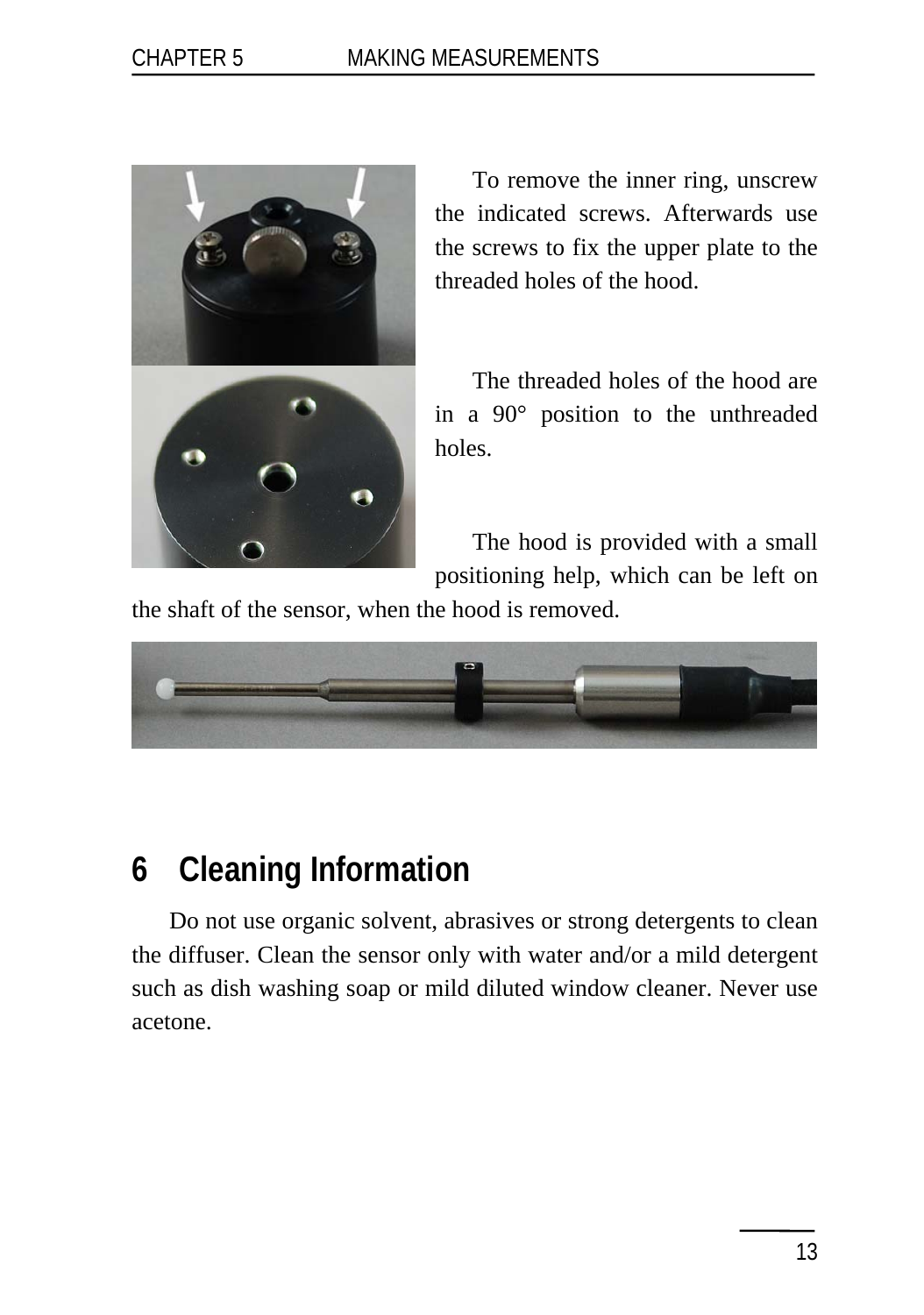# <span id="page-17-0"></span>**7 Terminology**

### **PAR: Photosynthetically Active Radiation**

Photosynthetically active radiation is usually defined as radiation between 400 and 700 nm. Radiation can be used energy based (W) or photon event based (µmol/s). In photosynthesis most effects are dependent on the amount of photons rather than the energy incident on the system. Therefore, we characterize the sensors in photon event based units (µmol/s).

Sometimes PAR has been used weighted according to the plant's photosynthetic response similar to the unit lux, which is weighted according to the standard human eye's sensitivity. We do not use PAR weighted, (*see* norm-curve in Fig. 1), because PAR is expressed in SI-units, which is not weighted per definition. Furthermore, correct weighting would depend on the pigmentation of the organism, which varies between different plants and between different types of phytoplankton in particular.

### **Photon Flux**

Number of photons per time interval (Braslavsky, 2007). Unit:  $s^{-1}$ or  $\mu$ mol  $s^{-1}$ 

### **Photon Irradiance**

Number of photons per time interval incident from all upward directions on a small element of surface containing the point of consideration divided by the area of the element (Braslavsky, 2007). The term "all upward directions" expresses the fact that the receiver is not a sphere but a flat surface and only beams from one hemisphere take effect, of which beams not perpendicular to the surface only contribute with the cosine of the angle between the beam and the surface normal. Unit:  $\mu$ mol m<sup>-2</sup> s<sup>-1</sup>.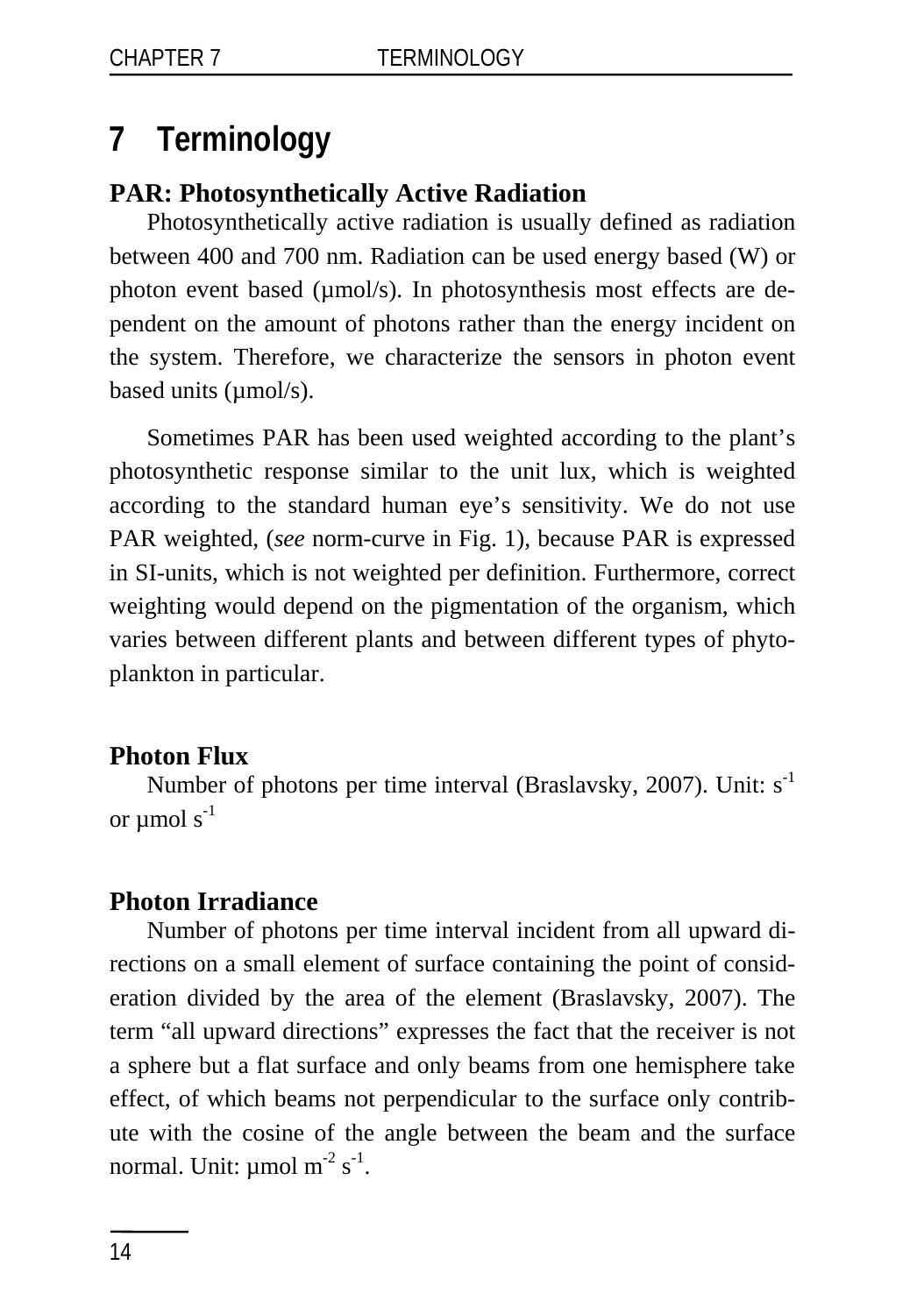### **PPFD: Photosynthetic Photon Flux Density.**

The term photon flux density is often used equivalent to photon irradiance (see above for exact definition, compare Björn 2008).

The photosynthetic photon flux density is restricted to the range of wavebands between 400 and 700 nm. Unit:  $\mu$ mol m<sup>-2</sup> s<sup>-1</sup>.

PPFD is measured with cosine corrected sensors having a plane surface (e.g. the Micro quantum sensor MQS).

#### **PPFR: Photosynthetic Photon Fluence Rate.**

The photon fluence rate is defined as total number of photons incident per time interval from all directions on a small sphere divided by the cross-sectional area of the sphere (Braslavsky, 2007). It has also been called photon spherical irradiance, scalar irradiance or photon flux fluence rate.

The photosynthetic photon fluence rate is restricted to the range of wavebands between 400 and 700 nm. Unit:  $\mu$ mol m<sup>-2</sup> s<sup>-1</sup>

PPFR is measured with spherical sensors.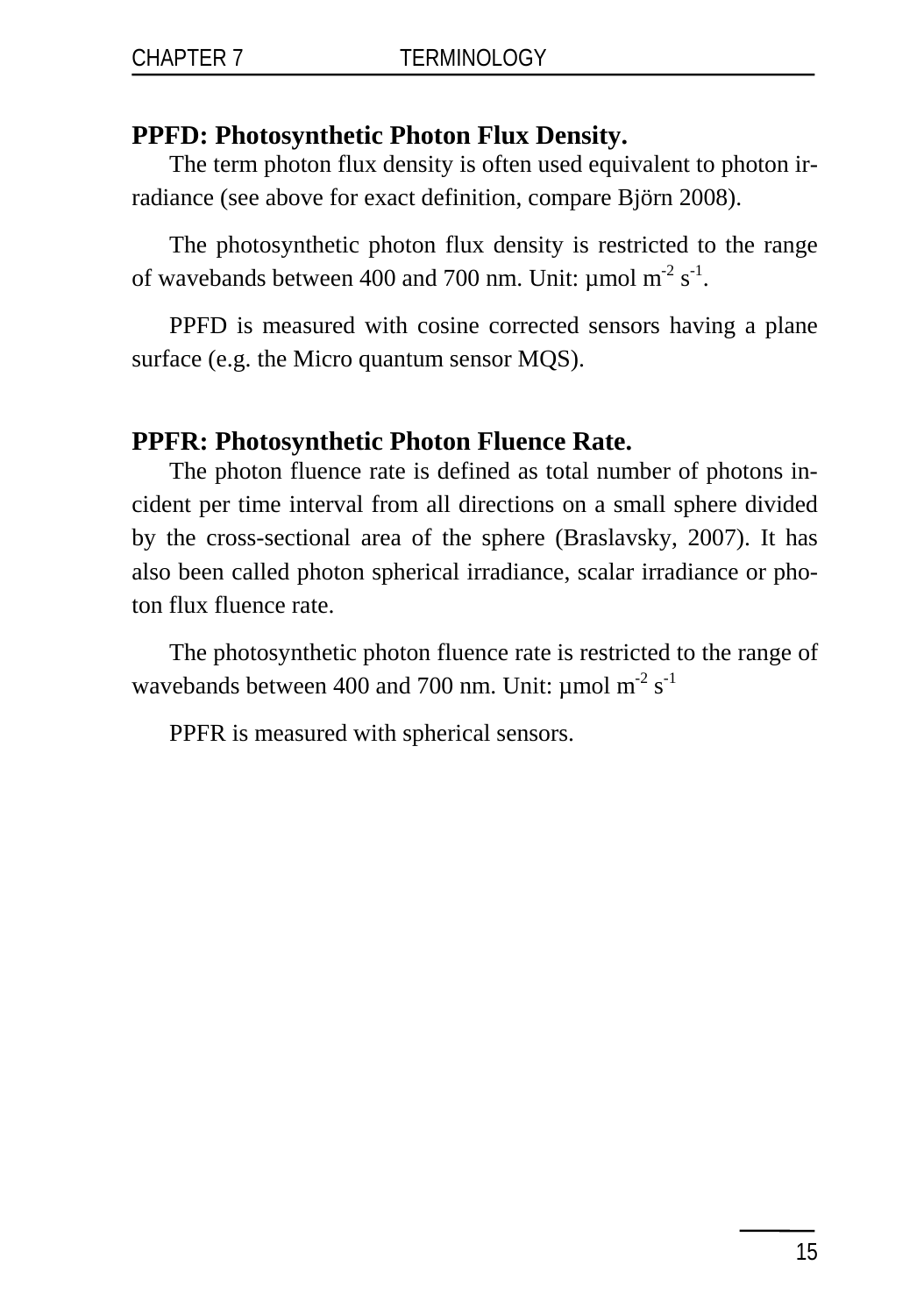# <span id="page-19-0"></span>**8 Literature**

Austin R.W. (1976) Air-water radiance calibration factor. Scripps Institution of Oceanography, La Jolla, CA. Tech. Memo. ML-76-004T 8 pp.

Austin R.W. and Halikas G. (1976) The index of refraction of seawater*.*  Scripps Institution of Oceanography, La Jolla, CA. SIO Reference 76-1, 64 pp.

Björn L.O. (2008) Principles and nomenclature for the quantification of light (chapter 2). In: Photobiology. The Science of Life and Light. Springer-Verlag, Berlin, Heidelberg, New York, 42-49

Braslavsky S.E. (2007) Glossary of terms used in photochemistry, 3<sup>rd</sup> edition (IUPAC Recommendations 2006). Pure and Applied Chemistry 79, 293-465

Roemer S.C. and Hoagland K.D. (1976) Immersion effect and cosine collecting properties of Li-Cor underwater sensors. School of Life Sciences, University of Nebraska, Lincoln, Nebraska 11pp.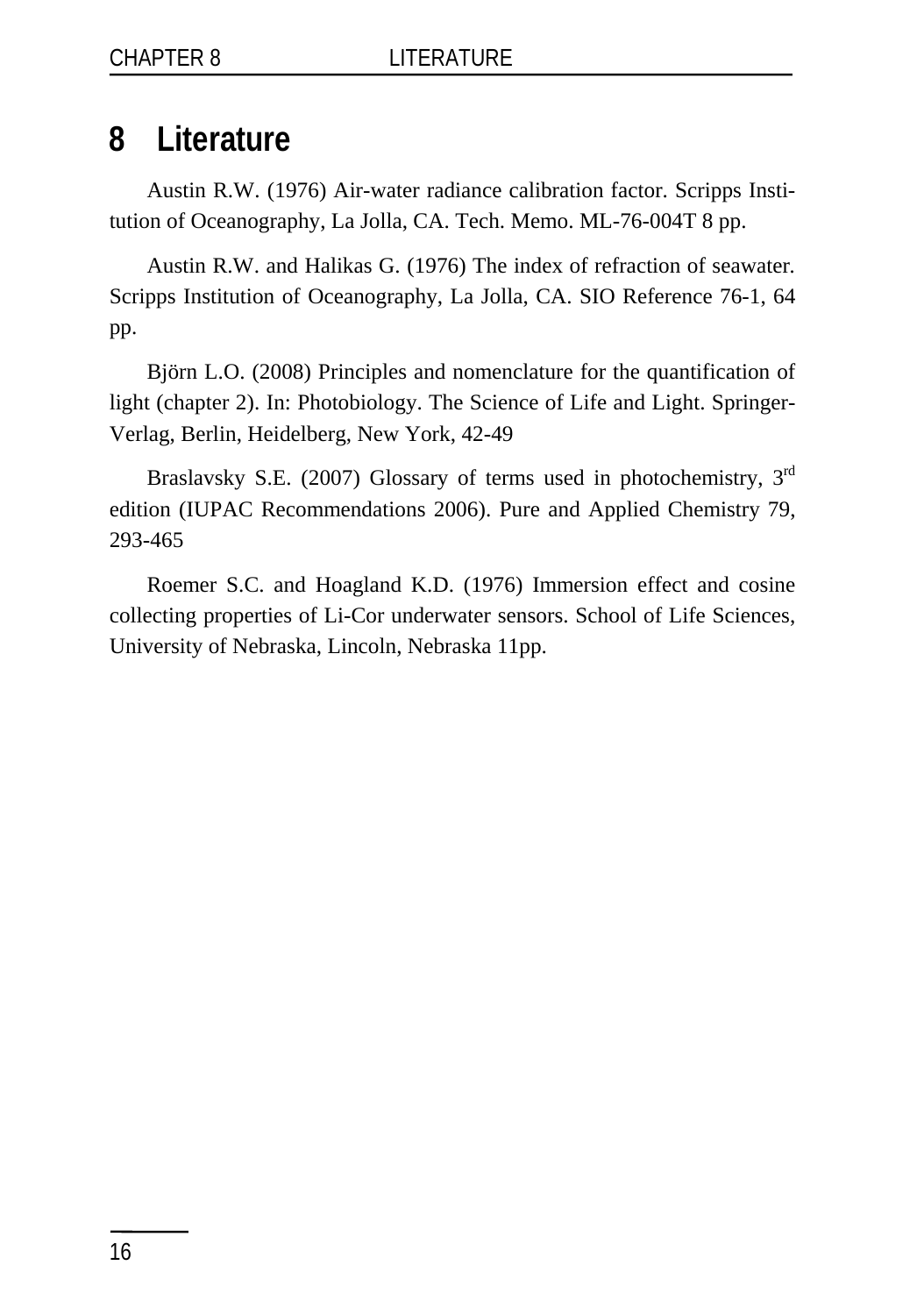# <span id="page-20-0"></span>**9 Technical data**

**Table 1**: Technical data, of the sensor itself (US-SQS/L, US-SQS/IB, US-SQS/WB, US-SQS/B)

| Design of sensor:                     | 3.7 mm $\emptyset$ white plastic diffusing sphere connected via<br>2 mm $\emptyset$ plastic fiber to detector               |
|---------------------------------------|-----------------------------------------------------------------------------------------------------------------------------|
| Signal detection:                     | High stability silicon photovoltaic detector (blue enhanced)<br>with filter set for PAR correction $(380 - 710 \text{ nm})$ |
| Response time of photodiode           | Rise and fall time of photocurrent ( $R_L = 50 \Omega$ , $V_R = 5V$ ;<br>$\lambda = 850$ nm I <sub>P</sub> =800µA): 25 ns   |
| Temperature coefficient of photodiode | $0.18\%$ / K                                                                                                                |
| Absolute calibration                  | in air, with correction for the spectral difference between<br>the calibration lamp and sun light: $\pm 5\%$                |
| <b>Angular Response</b>               | $<$ 5% error up to 100° from normal axis                                                                                    |
| Azimuth                               | $<$ 5% error over 360° at 90° from normal axis                                                                              |
| <b>Sensor Housing</b>                 | stainless steel                                                                                                             |
| Power supply:                         | not required                                                                                                                |
| Operating temperature:                | $-5^{\circ}C+45^{\circ}C$                                                                                                   |
| Submersible:                          | up to 2.8 m (the sensor plus its cable, not the connector)                                                                  |

Subject to change without prior notice.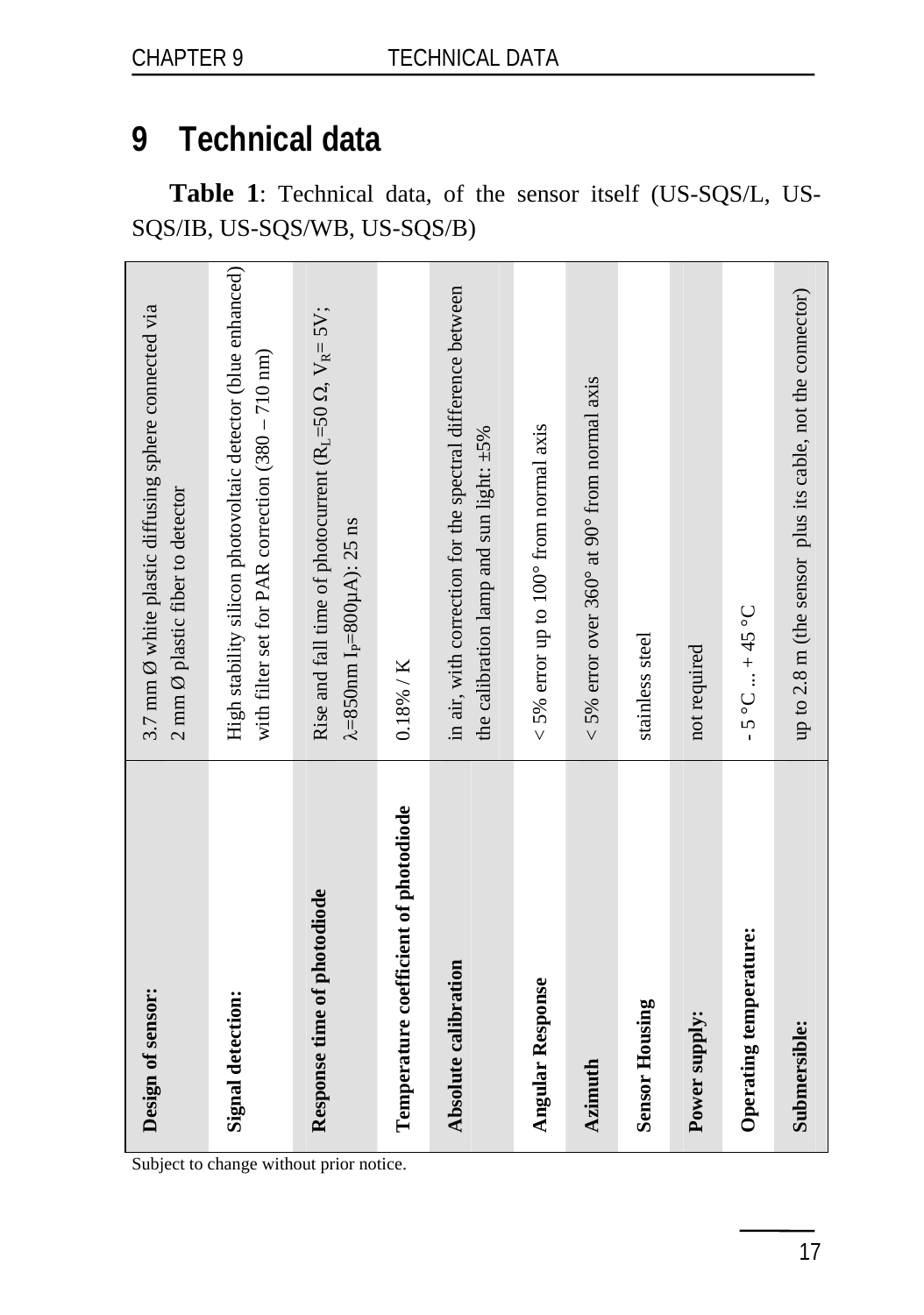| Setup:                                         | US-SQS/L                                                                                  | US-SQS/IB                                                                         | US-SQS/WB                                                                                                                                                                                                                                                                | US-SOS/B                                                                                                                                                                    |
|------------------------------------------------|-------------------------------------------------------------------------------------------|-----------------------------------------------------------------------------------|--------------------------------------------------------------------------------------------------------------------------------------------------------------------------------------------------------------------------------------------------------------------------|-----------------------------------------------------------------------------------------------------------------------------------------------------------------------------|
| Application:                                   | ULM-500 or<br>Datalogger                                                                  | XE-PAM, requires addi-<br>Suspension cuvette<br>tional data logger:<br>PAM-100 or | PAM-100 (PDA-100)<br>XE-PAM (PDA-100)<br>Dual-PAM-100<br>WATER-PAM                                                                                                                                                                                                       | PHYTO-PAM                                                                                                                                                                   |
| Accessories                                    |                                                                                           | Hood for suspension<br>cuvette                                                    | Hood for suspension cuvette,<br>Amplifier for Aux. Input                                                                                                                                                                                                                 | Amplifier-box contains battery<br>Hood for suspension cuvette,<br>Amplifier for Aux. Input,                                                                                 |
| <b>Signal outputs</b><br>(analog out-<br>put): | 3.5 µA / 1000<br>$\mu$ mol m <sup>-2</sup> s <sup>-1</sup> in<br>typical<br>$\frac{1}{2}$ | typical 3.5 µA/1000<br>$\mu$ mol m <sup>-2</sup> s <sup>-1</sup> in air           | 01000 $\mu$ mol m <sup>-2</sup> s <sup>-1</sup> or<br>020.000 $\mu$ mol m <sup>-2</sup> s <sup>-1</sup><br>automatic adjustment<br>0100 $\mu$ mol m <sup>-2</sup> s <sup>-1</sup><br>$02.5$ V DC/<br>$02.5$ V DC $\prime$<br>$02.5$ V DC/<br>Setting x10:<br>Setting x1: | automatic adjustment<br>$0172.5 \mu$ mol m <sup>-2</sup> s <sup>-1</sup><br>03450 $\mu$ mol m <sup>-2</sup> s <sup>-1</sup><br>$02.3$ V DC $\prime$<br>$02.3$ V DC $\prime$ |
| Cable length:                                  | $\frac{3}{m}$                                                                             | 3m                                                                                | $3 m + 0.5 m$                                                                                                                                                                                                                                                            | $3 m + 1.5$                                                                                                                                                                 |
| $(L * W * H)$<br>Size:                         | $\varnothing$ 1 x 11 cm                                                                   | hood $\varnothing$ 3.4 x 3.2 cm<br>sensor $\varnothing$ 1 x 11 cm                 | amplifier: 5 x 5 x 3 cm<br>hood $\varnothing$ 3.4 x 3.2 cm<br>sensor $\emptyset$ 1 x 11 cm                                                                                                                                                                               | amplifier: $10.5 \times 5.5 \times 4.5$ cm<br>hood $\varnothing$ 3.4 x 3.2 cm<br>sensor $\emptyset$ 1 x 11 cm                                                               |
| Weight:                                        | 62g                                                                                       | 85g                                                                               | 175 g                                                                                                                                                                                                                                                                    | 450g                                                                                                                                                                        |

|  | Table 2: Technical data of the different sensor setups |  |  |  |  |  |
|--|--------------------------------------------------------|--|--|--|--|--|
|--|--------------------------------------------------------|--|--|--|--|--|

Subject to change without prior notice.